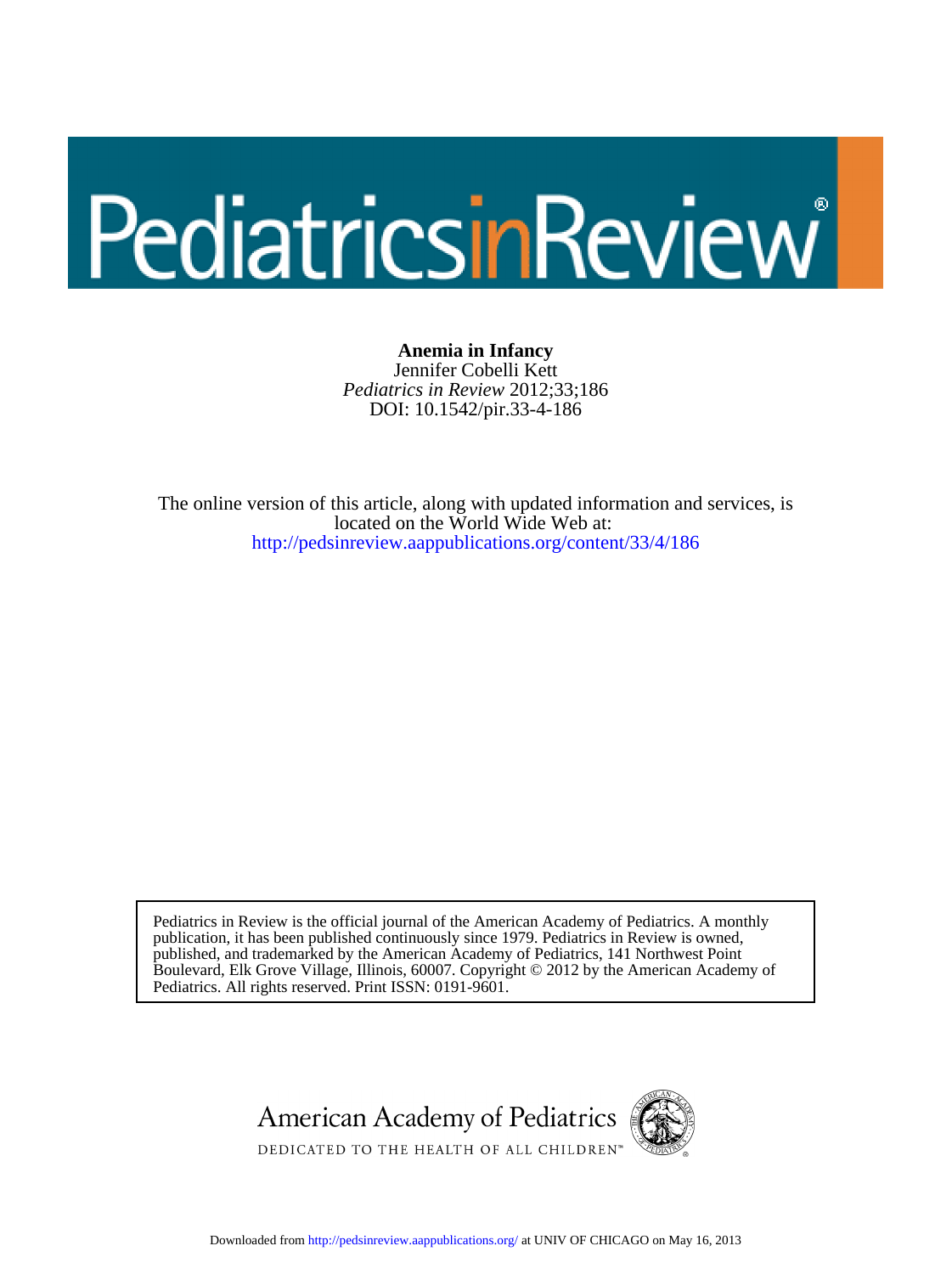# In Brief

## Anemia in Infancy

Jennifer Cobelli Kett, MD Children's National Medical Center Washington, DC

#### Author Disclosure

Dr Kett has disclosed no financial relationships relevant to this article. This commentary does not contain a discussion of an unapproved/ investigative use of a commercial product/device.

- Anemia and Pallor. Kolb EA, Levy AS. In: McInerny TK, Adam HM, Campbell DE, Kamat DM, Kelleher KJ, eds. American Academy of Pediatrics Textbook of Pediatric Care. Elk Grove Village, IL: American Academy of Pediatrics; 2009:1395–1405
- Diseases of the Blood. In: Behrman RE, Kliegman RM, Jenson HB, eds. Nelson Textbook of Pediatrics. 17th ed. Philadelphia, PA: Saunders; 2004: 1599–1678
- The Blood and Hematopoietic System. In: Martin RJ, Fanaroff AA, Walsh MC, eds. Fanaroff and Martin's Neonatal-Perinatal Medicine: Diseases of the Fetus and Infant. 8th ed. Philadelphia, PA: Mosby; 2006:1287–1356

Anemia is the reduction in red blood cell (RBC) number, hematocrit, or hemoglobin concentration to a value >2 SDs below the age-specific mean. Anemia in infancy, which may result from increased erythrocyte loss or inadequate RBC production, raises unique considerations.

Understanding the development of the hematopoietic system may be helpful in the evaluation of neonates with anemia. Erythropoiesis begins in the yolk sac at 2 weeks' gestation, generating

cells that express embryonic hemoglobin. At 6 weeks' gestation, the liver becomes the predominant site of RBC production, and the cells produced primarily express fetal hemoglobin. Not until 6 months' gestation does the bone marrow become the major site of hematopoiesis. Throughout fetal life, erythrocytes decrease in size and increase in number: hematocrit increases from 30% to 40% during the second trimester to 50% to 63% at term. In late gestation and after birth, RBCs gradually switch from the production of fetal hemoglobin to adult hemoglobin.

After birth, RBC mass normally declines in response to an increase in the availability of oxygen and downregulation of erythropoietin. RBC count decreases until oxygen delivery is inadequate for metabolic demand and erythropoietin production is stimulated again. In healthy term infants, the RBC nadir, a physiologic response to postnatal life and not a hematologic disorder, typically occurs at 8 to 12 weeks of life and at a hemoglobin level of 9 to 11 g/dL.

Preterm infants also experience a decrease in hemoglobin concentration after birth, with a decline that typically is more abrupt and more profound than in term infants, reaching hemoglobin levels of 7 to 9 g/dL at 3 to 6 weeks of age. This anemia of prematurity is likely the result of lower hemoglobin levels at birth, decreased RBC lifespan, and a suboptimal erythropoietin response, and may be more pronounced in the smallest and most premature infants. Anemia of prematurity may be exaggerated by nonphysiologic factors, including frequent blood sampling for laboratory tests, and may be accompanied by significant clinical symptoms.

Blood loss, a common cause of anemia in the neonatal period, may be acute or chronic and can result from umbilical cord abnormalities, placenta previa, placental abruption, traumatic delivery, or internal bleeding in the infant. In one-half of all pregnancies, fetal–maternal hemorrhage can be demonstrated by the identification of fetal cells in the maternal circulation. Blood also can be transfused from one fetus to another in monochorionic twin gestations. In some pregnancies, these losses can be severe.

The accelerated destruction of RBCs may be either immune or nonimmune mediated. Isoimmune hemolytic anemia is caused by ABO, Rh, or minor blood group incompatibility between the mother and fetus. Maternal immunoglobulin G antibodies to fetal antigens can cross the placenta and enter the fetal bloodstream, causing hemolysis. These disorders have a wide clinical spectrum, ranging from mild, self-limited hemolytic anemias to lethal hydrops fetalis. Because maternal antibodies may take months to clear, affected infants can experience prolonged hemolysis.

ABO incompatibility usually occurs when type O mothers carry fetuses that are type A or B. Because A and B antigens are widely distributed in the body, ABO incompatibility typically is less severe than Rh disease and is not affected by birth order. In contrast, Rh hemolytic disease occurs infrequently during the first pregnancy because sensitization typically is caused by maternal exposure to Rh-positive fetal cells around the time of delivery. With the widespread use of Rh immunoglobulin, life-threatening Rh incompatibility is now rare.

Abnormalities of RBC structure, enzyme activity, or hemoglobin production also can cause hemolytic anemia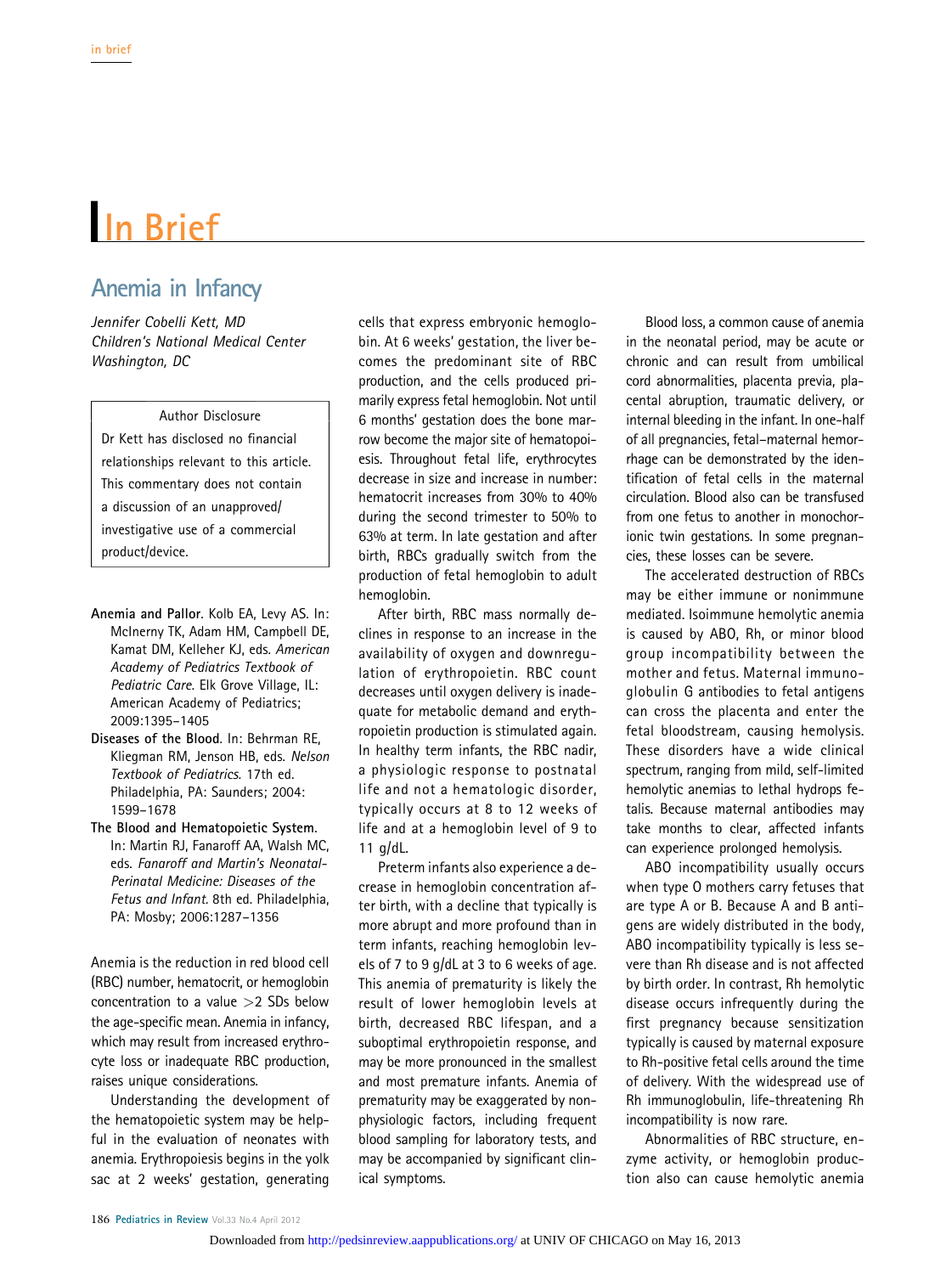because the abnormal cells are removed more rapidly from the circulation. Hereditary spherocytosis is one such disorder, caused by a cytoskeletal protein defect that results in fragile, inflexible cells. Glucose-6-phosphate dehydrogenase deficiency, an X-linked enzyme disorder, typically causes an episodic hemolytic anemia that occurs in response to infection or oxidant stress. The thalassemias are hereditary disorders caused by defects in hemoglobin synthesis and are classified as alpha or beta according to the affected globin chain. They range in severity from silent carrier states to fatal hydrops fetalis, depending on the type of thalassemia, number of affected genes, amount of globin production, and ratio of alphato beta-globin produced.

Sickle cell anemia is another disorder of hemoglobin production. Children born with sickle trait are largely unaffected, whereas those who have sickle cell disease may experience hemolytic anemia associated with a wide range of clinical effects. The onset of symptoms occurs as the amount of fetal hemoglobin declines and abnormal hemoglobin S rises, typically after 4 months of age.

Infants and young children may experience serious bacterial infections, dactylitis, hepatic or splenic sequestration, aplastic crises, vaso-occlusive crises, acute chest syndrome, priapism, stroke, and other complications. Other hemoglobinopathies include hemoglobin E, the most common hemoglobinopathy worldwide. Hemolytic anemia also can be caused by infection, hemangiomas, vitamin E deficiency, and disseminated intravascular coagulation, among other disorders.

Impaired RBC production may be the result of acquired or congenital disorders. Diamond-Blackfan anemia is a rare congenital macrocytic anemia in which the bone marrow demonstrates few erythroid precursors, although the white blood cell and platelet counts generally are normal or slightly increased. Fanconi anemia is a congenital syndrome of bone marrow failure, although it is often unrecognized until later in childhood. Other congenital anemias include the congenital dyserythropoietic anemias and the sideroblastic anemias.

Iron deficiency is a common cause of microcytic anemia in infants and children, and it typically peaks at 12 to 24 months of age. Preterm infants have less stored iron and may become deficient earlier. Infants who experience increased iron loss from frequent laboratory sampling, surgical procedures, hemorrhage, or anatomic abnormalities also may become deficient sooner. Intestinal blood loss caused by exposure to cow milk also may place infants at higher risk. Lead poisoning can be the cause of a microcytic anemia similar to iron deficiency anemia.

Both vitamin  $B_{12}$  and folate deficiency can cause macrocytic anemia. Because human milk, pasteurized cow milk, and infant formulas provide sufficient folic acid, a deficiency of this vitamin is uncommon in the United States. Of note, goat milk is not an adequate source of folate. Vitamin  $B_{12}$  deficiency also is rare but may occur in human milk–fed infants born to mothers with low  $B_{12}$  stores, especially those who follow strict vegan diets or have pernicious anemia. Malabsorptive syndromes, necrotizing enterocolitis, and other intestinal anomalies may put infants at higher risk for these deficiencies, as can certain drugs or congenital disorders.

Other disorders of inadequate RBC production may be the result of chronic disease, infection, malignancy, or transient erythroblastopenia of childhood, a transient, acquired, normocytic anemia believed to be the result of damage to erythroid precursors by viruses. Although infants can be affected, most cases occur at 2 to 3 years of age.

The evaluation of an anemic infant must include a thorough history and

physical examination, with special attention to cardiovascular status, jaundice, organomegaly, and any physical anomalies. The initial laboratory evaluation should include a complete blood count with red cell indices, a reticulocyte count, a peripheral blood smear, and direct antiglobulin test (Coombs' test). These results may help to direct additional testing. Treatment will be guided by the clinical severity of the anemia and the underlying illness. Transfusions may be required to restore adequate tissue oxygenation and expand circulating blood volume, and certain clinical conditions may require exchange transfusion.

Comments: Prematurely born infants are at particular risk for iron deficiency because they have not had the benefit of a full third trimester of gestation, during which an infant born at term has been able to leach from the mother (unless she is severely depleted) enough iron to maintain sufficiency until the infant has slightly more than doubled his or her birth weight. Fullterm infants, unless they are actively losing blood, are not at high risk for iron-deficiency anemia in the first months of age, but premature infants with their insufficient iron stores certainly are.

What is even more significant is the fact that when the body is depleted of iron stores, the consequences go beyond anemia. Iron is critical to a wide range of physiologic functions beyond hemoglobin's role as a carrier of oxygen. Mitochondrial electron transport, neurotransmitter function, and detoxification, as well as catecholamine, nucleic acid, and lipid metabolism all depend on iron, and its deficiency results in a systemic disorder that can have longterm consequences, especially during a time of rapid brain growth.

#### Henry M. Adam, MD Editor, In Brief